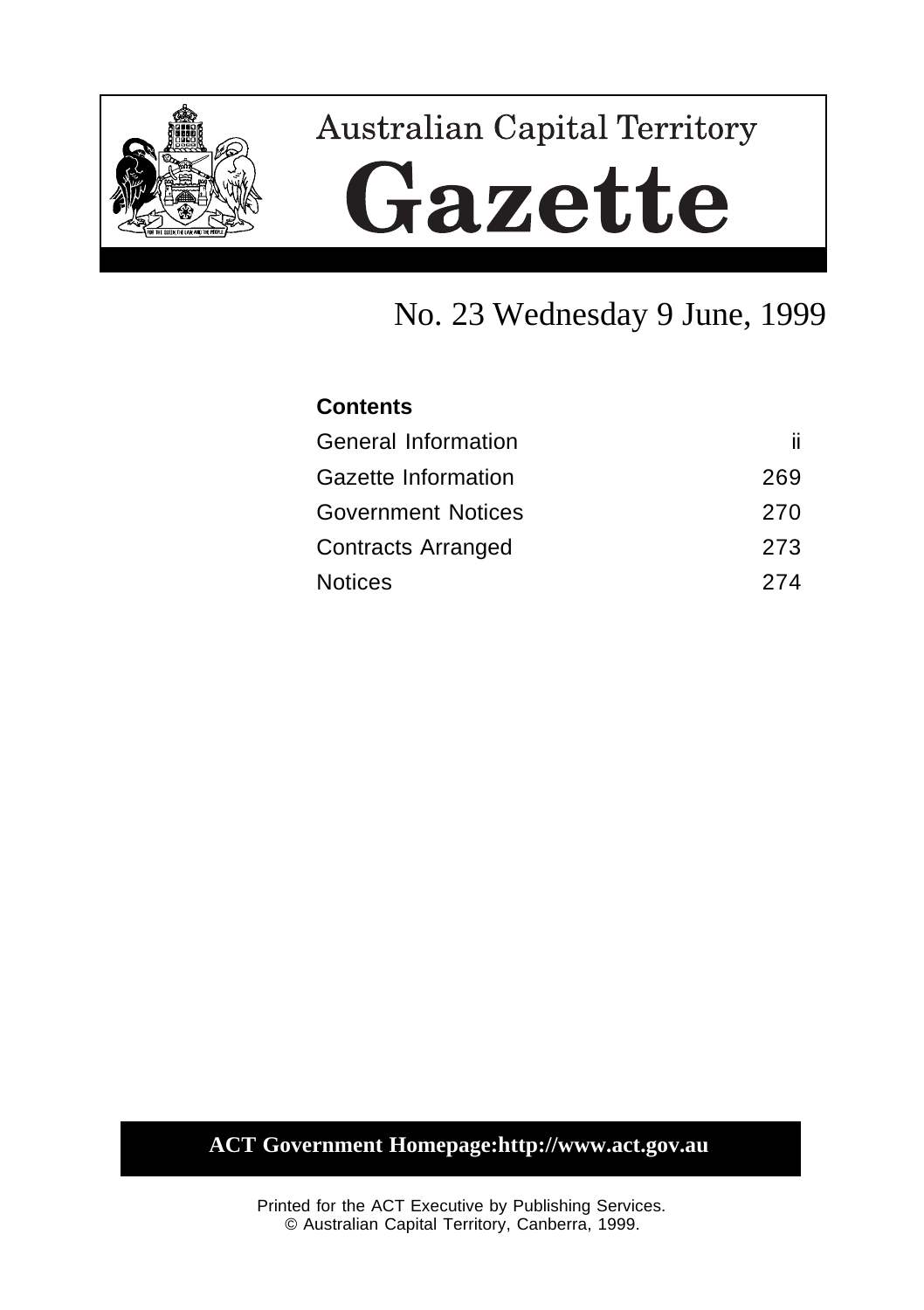## **GENERAL INFORMATION**

### **ACT GOVERNMENT GAZETTE**

The ACT Government Gazette is published each Wednesday. The sections included in the publication are:

- General Information;
- Government Notices;
- Purchasing and Disposals;
- Invitations to Tender, Quote or Register Interest;
- Contracts arranged, and
- Private Notices

(Australian Public Service notices will continue to appear in the Commonwealth of Australia Gazette).

#### **CONTACT DETAILS**

ACT Gazette Officer Publishing Services GPO Box 158 Canberra Act 2601

Phone: (02) 6205 0484 Fax: (02) 6205 0266 **e-mail: gazette\_office@dpa.act.gov.au** ACT Gazette Office Level 7, Macarthur House Wattle Street Lyneham 2602

#### **Notices for Publications**

Notices for the Gazette are to be lodged by 12 noon on the Wednesday prior to publication. Notices can be lodged in advance in hard copy or facsimile, by electronic mail or diskette, with a brief message of instruction and a WORD compatible document attachment.

A Gazette Request Form must also be delivered to the Gazette Office, by hand, mail or fax. For copies of this form please telephone the Gazette Office or go to www.act.gov.au/government/reports/pub/gazreq.doc.

Signed notices must be sighted by the Gazette Office before gazettal can proceed.

**Purchasing and Disposal Codes** may be accessed on the ACT Government Website:

www.act.gov.au/government/report/pub/gazette/p&d.pdf. Alternatively, you may obtain a hard copy listing by contacting the gazette office.

#### **Private Notices**

The fee for a private notice is as follows:

• minimum charge \$1.00 per word or \$100.00 whichever is the greater.

Cheques are to be made payable to 'Publishing Services' and are to be forwarded to the Gazette office with a copy of the notice (Either on a PC formatted disk in WORD, or if the notice has already been emailed, a hard copy of the notice) and Gazette Request Form. Payment can be made by EFTPOS (Bankcard, Visa or Mastercard) by telephoning the Gazette Office. Payment must be received before gazettal can proceed.

#### **Purchasing and Subscriptions**

Copies of the ACT Government Gazette may be purchased at a cost of \$5.00 (or \$2.00 for a Special Gazette) from the ACT Government shopfront, Legislation/Gazette sales counter, East Row, Canberra City. Subscriptions to the Gazette maybe arranged through the Gazette Office at a price of \$360.00 (1 July 1999 - 30 June 2000) or part thereof, including postage. Refunds will not be given for cancellations. Claims for missing items will be recognised as valid if lodged within 28 days of publication.

#### **Copyright Notice - Australian Capital Territory**

This work is copyright. Apart from any use as permitted under the Copyright Act 1968, no part may be reproduced by any process without written permission from Library and Information Management, Department of Urban Services, ACT Government, GPO Box 249, Civic Square ACT 2608.

#### **Products and Services advertised in this publication are not necessarily endorsed by the ACT Government**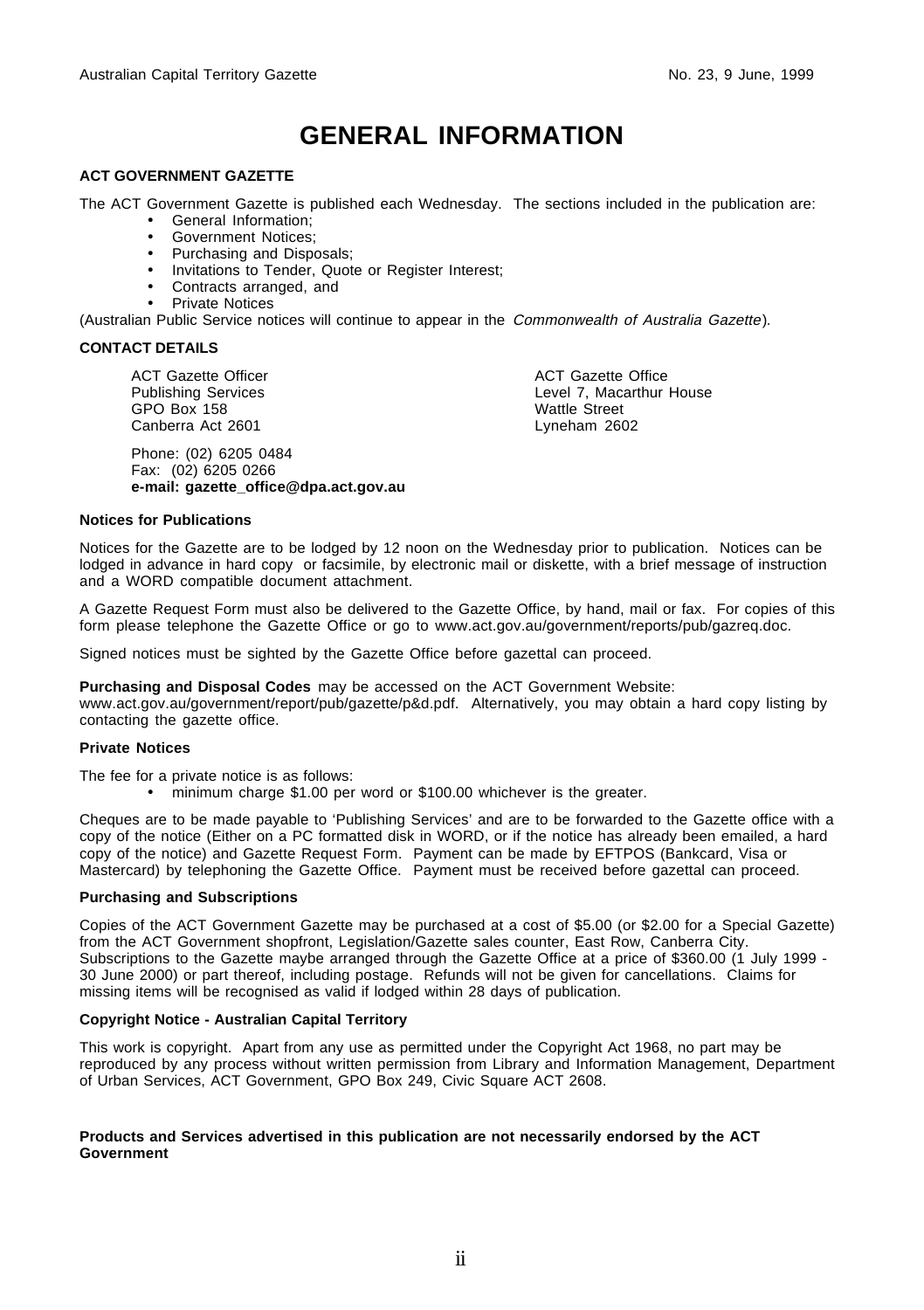## **GAZETTE INFORMATION**

## **ISSUE OF ACT SPECIAL GAZETTES**

The following issues of the ACT Special Gazettes have been published since the last Weekly Gazette. For listings of previous ACT Special Gazettes please refer to this internet site

http://www.publishing.act.gov.au

| Gazette<br><b>Number</b> | <b>Date</b> | Title                                                                                                                                                                                   |
|--------------------------|-------------|-----------------------------------------------------------------------------------------------------------------------------------------------------------------------------------------|
|                          |             |                                                                                                                                                                                         |
| <b>S28</b>               | 2 June      | Notice- Election of three Members of the Dental Board of the<br>Australian Capital Territory – Declaration of Nominations $\sim$ Health<br>Professions Boards (Elections) Act 1980      |
|                          |             | Instrument No. 98 of 1999 ~ Water Resources Act 1998                                                                                                                                    |
|                          |             | Notice- Election of three Members of the Dental Board of the<br>Australian Capital Territory – Declaration of Successful Candidates ~<br>Health Professions Boards (Elections) Act 1980 |
| S <sub>29</sub>          | 4 June      | Instrument No. 102 of 1999 $\sim$ Agents Act 1968                                                                                                                                       |
|                          |             | Regulation No. 6 of 1999 $\sim$ Motor Traffic Act 1936                                                                                                                                  |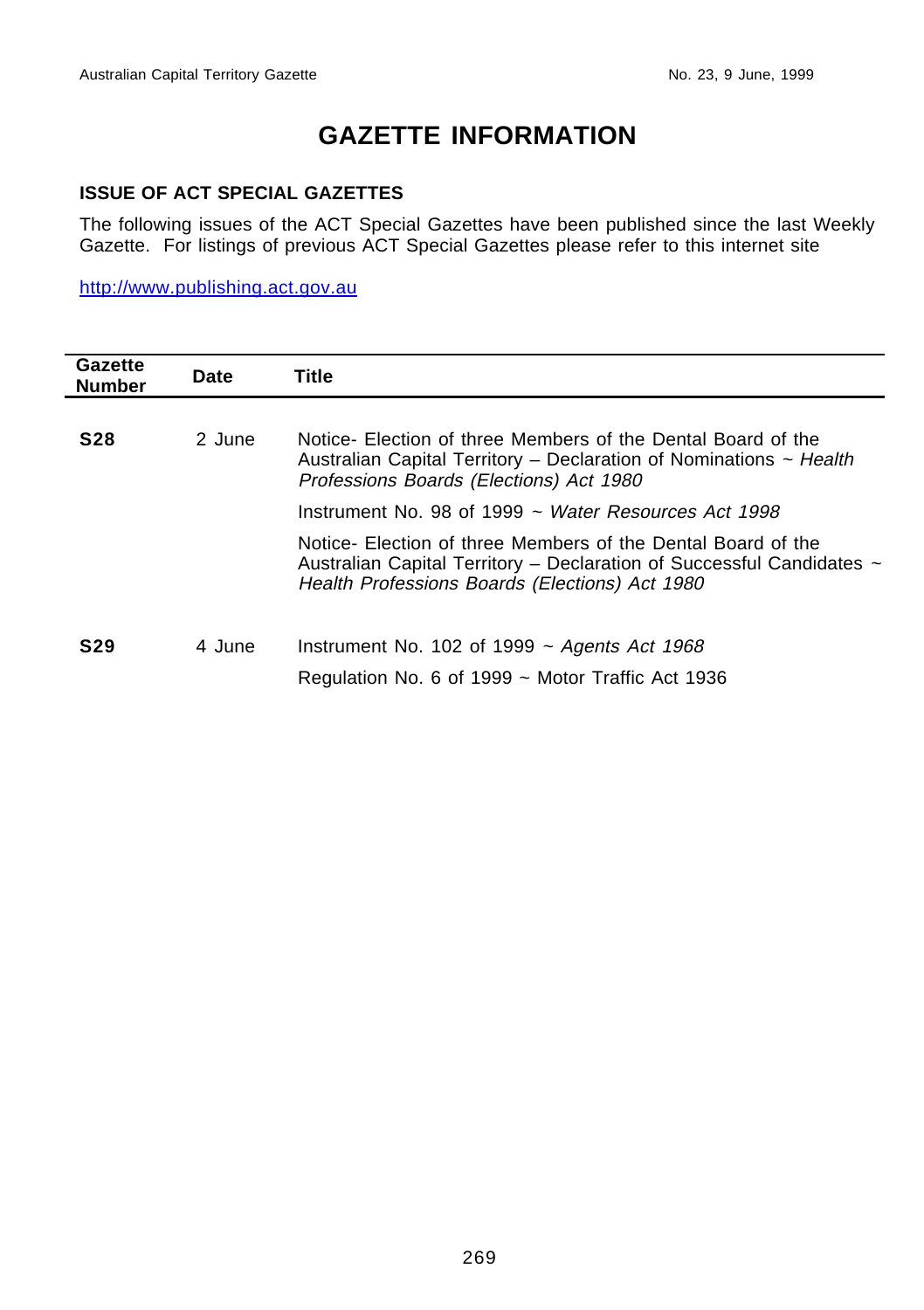## **GOVERNMENT NOTICES**

## **NOTIFICATION OF THE MAKING OF AN INSTRUMENT**

NOTICE is hereby given that the undermentioned Instrument of the Australian Capital Territory has been made. Copies of the Instrument may be purchased from Publishing Services, Legislation and Sales Counter, ACT Government Shopfront, Corner of City Walk and East Row Canberra City ACT 2601.

| Act under which<br>Instrument made | <b>Description of Instrument</b>                                            | Number and year of<br><b>Instrument</b> |
|------------------------------------|-----------------------------------------------------------------------------|-----------------------------------------|
| Hotel School Act 1996              | Appointment of Prof D<br>Beanland as a member of the<br>Hotel School Board. | No. 100 of 1999                         |
| Liquor Act 1975                    | Determination of Fees.                                                      | No. 101 of 1999                         |
| Justices of the Peace Act<br>1989  | Appointment of Justices of the<br>Peace.                                    | No. 103 of 1999                         |
| Tenancy Tribunal Act 1994          | Variation to the Commercial<br>and Retail Leases Code of<br>Practice.       | No. 104 of 1999                         |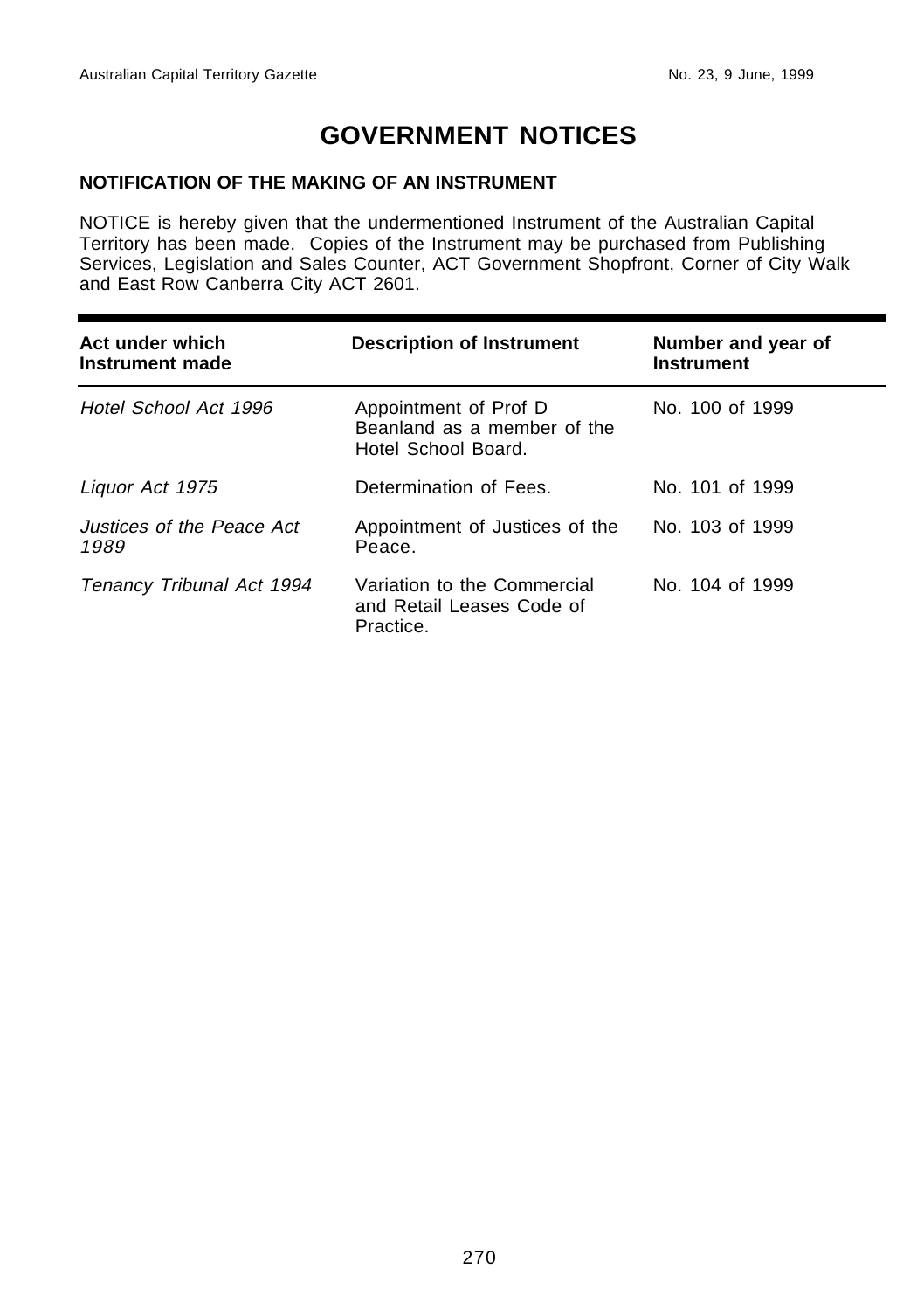## **GOVERNMENT NOTICES (Continued)**

**INSTRUMENT NO. R13/99** 



#### PUBLIC ROADS ACT 1902 (NSW)

### NOTICE OF INTENTION TO CLOSE A PUBLIC ROAD

Pursuant to section 19 of the Public Roads Act 1902 (NSW) I notify that I am considering closing the road described below. Any interested person who wishes to object to this closure may do so within one month of the publication of this notice by setting out any objections in writing to:

The Minister for Urban Services Planning and Land Management Office of the Chief Surveyor **GPO Box 1908 CANBERRA ACT 2601** 

Attention: Rod Menzies

 $O(1)$   $O(1)$   $O(1)$   $O(1)$   $O(1)$   $O(1)$   $O(1)$   $O(1)$   $O(1)$   $O(1)$   $O(1)$   $O(1)$   $O(1)$   $O(1)$   $O(1)$   $O(1)$   $O(1)$   $O(1)$   $O(1)$   $O(1)$   $O(1)$   $O(1)$   $O(1)$   $O(1)$   $O(1)$   $O(1)$   $O(1)$   $O(1)$   $O(1)$   $O(1)$   $O(1)$   $O(1$ 

LINCOLN JAMES HAWKINS Delegate of the Minister

The former New South Wales road within Block 40 in the District of Booth, shown in thick black lines on the plan annexed hereto.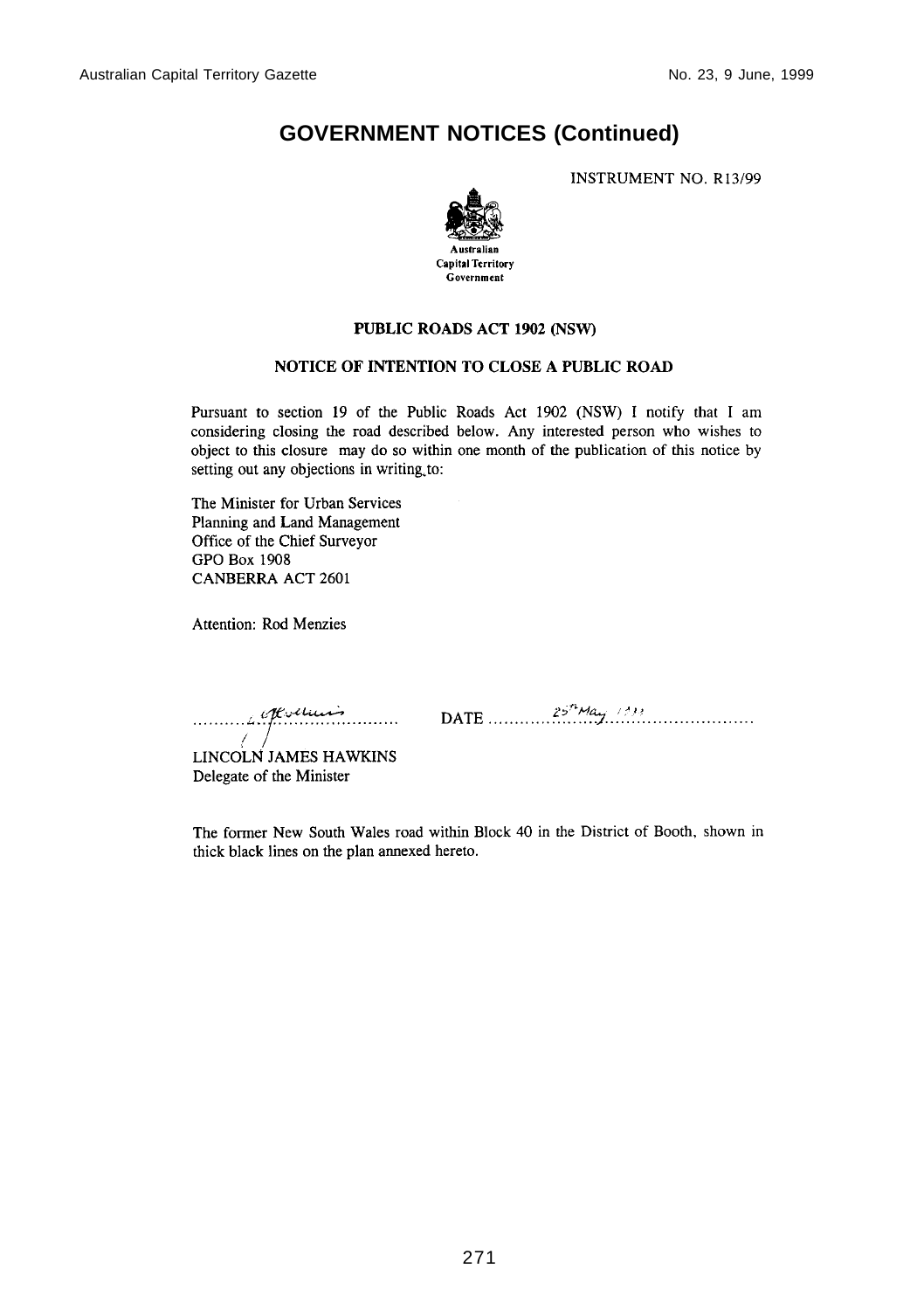

## **GOVERNMENT NOTICES (Continued)**

This is the plan annexed to Instrument No. R13/99 signed on this  $25^{74}$ day of May , 1999.

Delegate's Initials

NOTE: The intended closure is for a road that is not required under the current leasing proposals.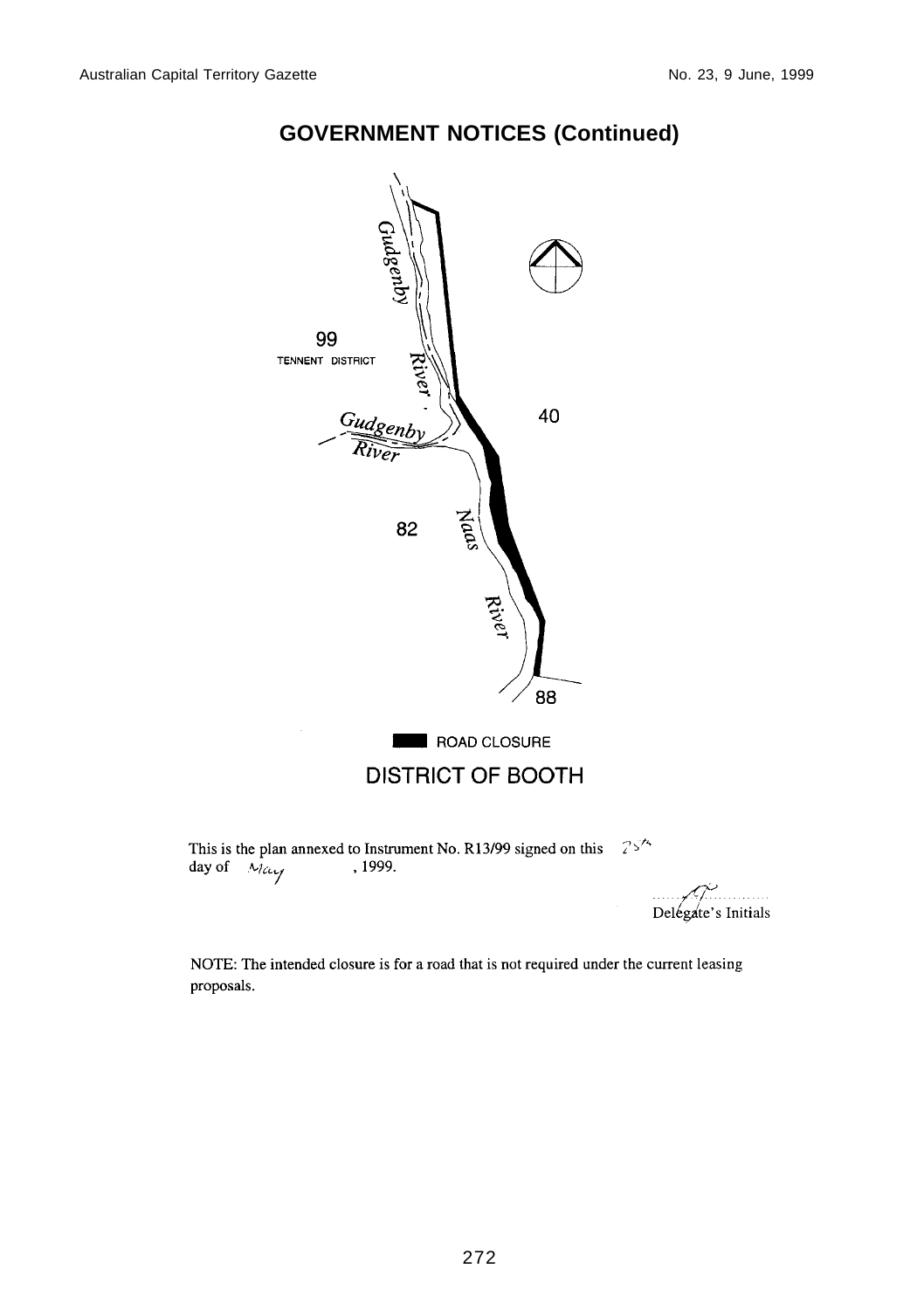## **CONTRACTS ARRANGED**

Department or Agency:<br>
Authorisation Officer:<br>
Contact Officer:<br>
Contact Officer:<br>
JANET KENT Contact Officer: JANET KENT Telephone:

Canberra Institute of Technology

| Purchase<br>Reference | Description of Supplies                           | Value     | Period   | Contractor<br>(Including postcode                                                 | <b>P&amp;S</b> |
|-----------------------|---------------------------------------------------|-----------|----------|-----------------------------------------------------------------------------------|----------------|
|                       |                                                   |           |          | at                                                                                |                |
| Number                |                                                   | (SA)      | Contract | end of address)                                                                   | Code           |
|                       | 991373 STEREO ZOOM<br><b>MICROSCOPES</b>          | 7,140.00  |          | CH & AH ZELMAN<br>6 ADA PLACE                                                     |                |
|                       | 991370 BROWNBUILT OFFICE<br><b>COMPACTUS UNIT</b> | 3,856.00  |          | LYONS ACT 2606<br><b>BROWNBUILT</b><br><b>5 LYELL STREET</b><br><b>FYSHWICK</b>   |                |
|                       | 991368 COMPOUND BINOCULAR<br><b>MICROSCOPES</b>   | 49,942.00 |          | <b>OLYMPUS</b><br>AUSTRALIA<br>PO BOX 985<br>MT. WAVERLY<br><b>VICTIORIA 3149</b> |                |